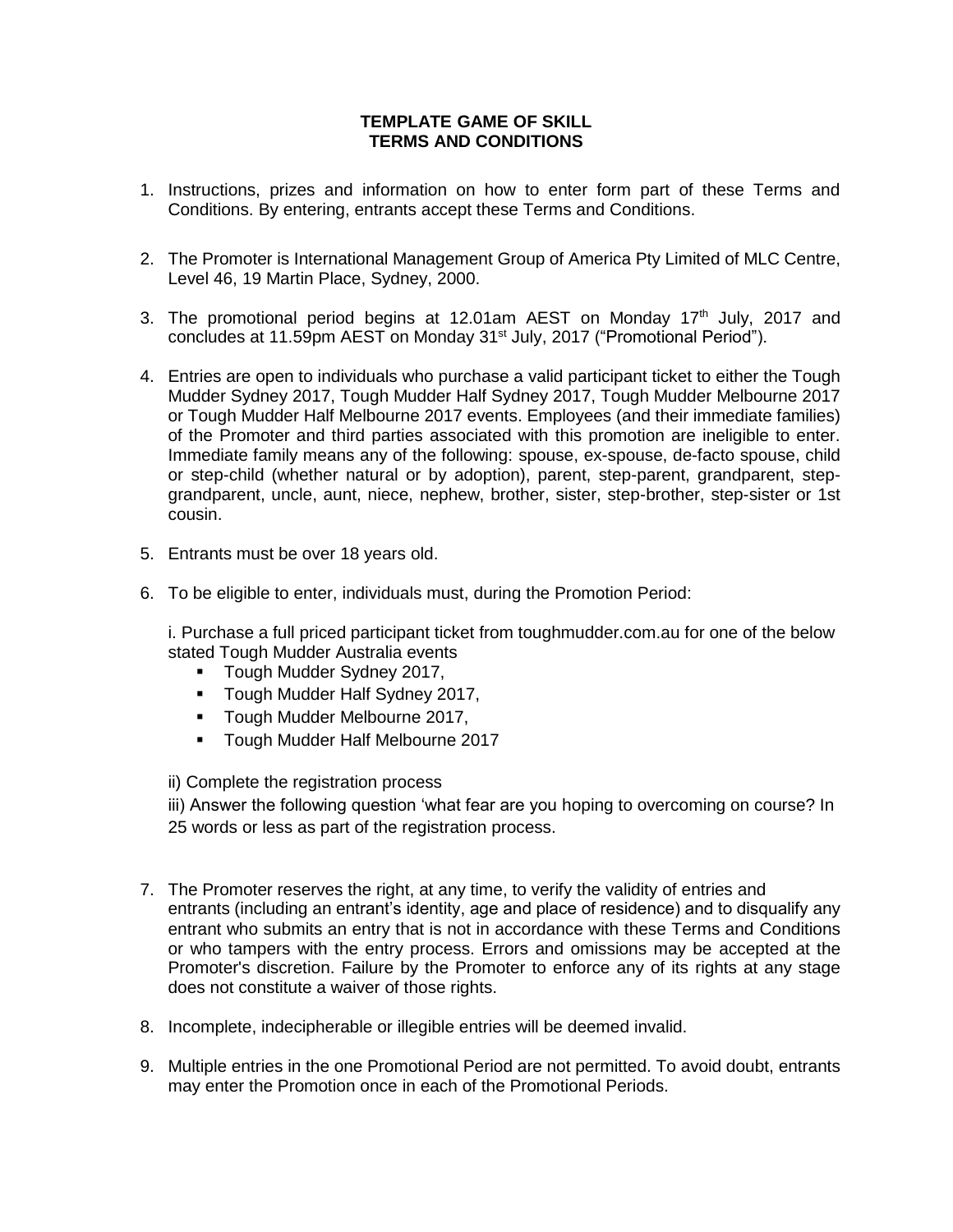- 10. The three winners of the Promotion shall be judged by the Promoter to have the most creative answers The Promotion is a game of skill.
- 11. The judging will take place at 9:00AEDST on Thursday 3<sup>rd</sup> August, 2017 at IMG, Level 8, 580 St Kilda Road, Melbourne VIC 3004. The winners will be notified by phone and email and announced on the Event website toughmudder.com.au. All prizes are to be redeemed at the appropriate event The Promoter's decision is final and no correspondence will be entered into.
- 12. The three winners as judged by the Promoter will each win the prize. The three individual prizes each consist of
	- Six cases of Tsingtao Beer. Each Case of beer contains 24 bottles x 330ml. Prize valued at \$300 each
- 13. Total prize pool is valued at up to AUD\$900. The prize is not transferable or exchangeable and cannot be taken as cash. All prize elements are to be collected from designated Event location and cannot strictly be couriered.
- 14. If the prize (or part of the prize) is unavailable, the Promoter, in its discretion, reserves the right to substitute the prize (or that part of the prize) with a prize to the equal value and/or specification, subject to any written directions from a regulatory authority.
- 15. Entrants consent to the Promoter using their name, likeness, image, voice and/or social media posts content in the event they are the winner (including photograph, film and/or recording of the same) in any media for an unlimited period without remuneration for the purpose of promoting this Promotion (including any outcome), and promoting any products manufactured, distributed and/or supplied by the Promoter.
- 16. If this Promotion is interfered with in any way or is not capable of being conducted as reasonably anticipated due to any reason beyond the reasonable control of the Promoter, including but not limited to technical difficulties, unauthorised intervention or fraud, the Promoter reserves the right, in its sole discretion, to the fullest extent permitted by law: (a) to disqualify any entrant; or (b) subject to any written directions from a regulatory authority, to modify, suspend, terminate or cancel the promotion, as appropriate.
- 17. Any cost associated with accessing the promotional website(s) is the entrant's responsibility and is dependent on the Internet service provider used.
- 18. Nothing in these Terms and Conditions limits, excludes or modifies or purports to limit, exclude or modify the statutory consumer guarantees as provided under the Competition and Consumer Act, as well as any other implied warranties under the ASIC Act or similar consumer protection laws in the State and Territories of Australia ("Non- Excludable Guarantees"). Except for any liability that cannot by law be excluded, including the Non Excludable Guarantees, the Promoter (including its respective officers, employees and agents) excludes all liability (including negligence), for any personal injury; or any loss or damage (including loss of opportunity); whether direct, indirect, special or consequential, arising in any way out of the Promotion.